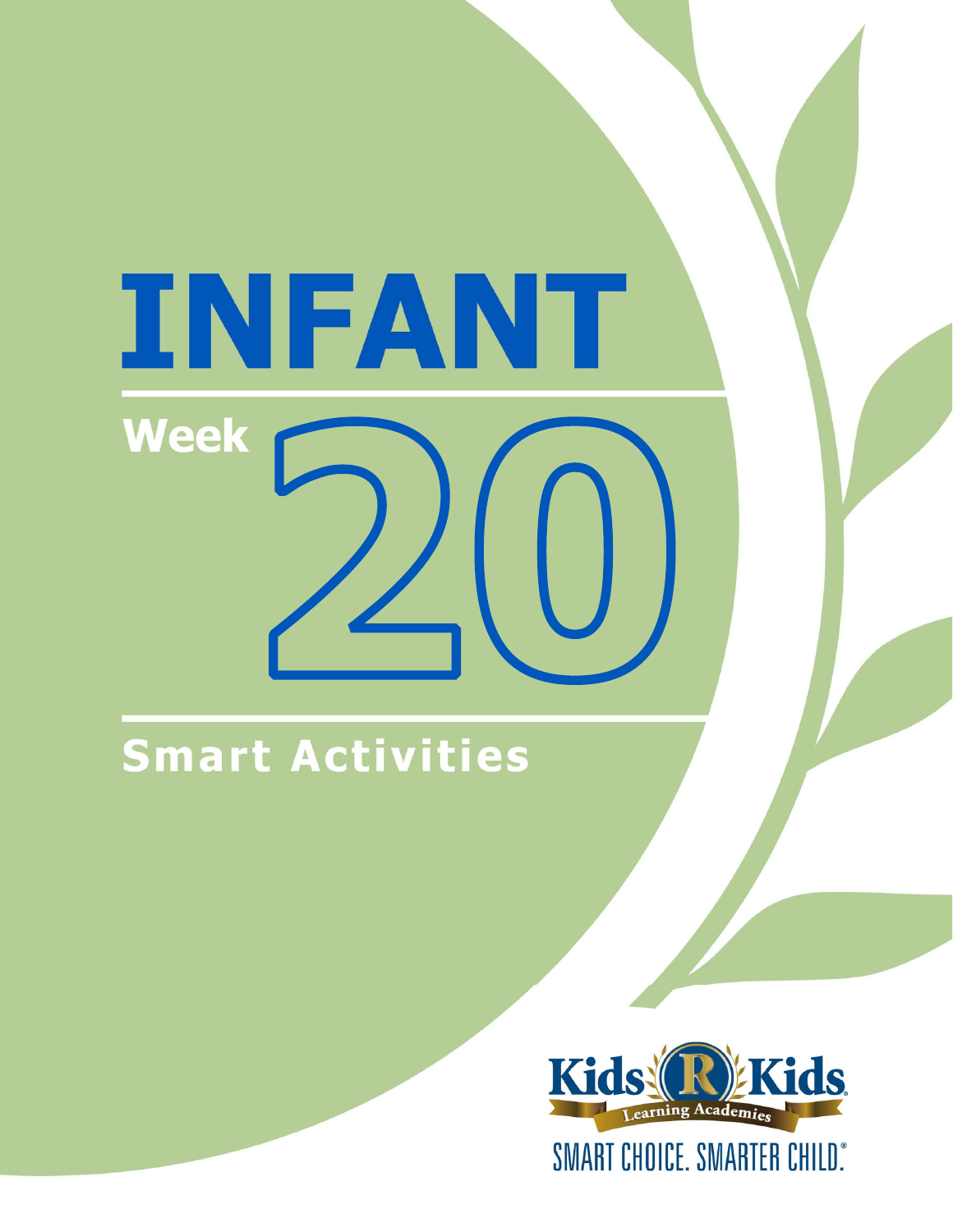# Day 1 | Week 20

#### **It's Me**

**Materials:** picture of your baby **Instructions:** 

- 1. Hold your baby and show him/her the picture. Say, "This is you and say his/her name."
- 2. Name your baby's features as you share the picture.
- 3. Repeat as you promote language development.



#### **Moving Fingers**

#### **Instructions:**

- 1. Hold your baby and say, "These are your fingers. We are going to sing a song about them."
- 2. Sing "Where is Thumpkin" with your baby.
- 3. Repeat as you promote language development.



#### **My Body**

**Materials:** internet access, website: https://youtu.be/vXXiyIGqliE

**Preparation:** Preview video.

#### **Instructions:**

- **Intps.//youtu.be/vxxiyiddille**<br>**Preparation:** Preview video.<br>**Instructions:**<br>1. Enjoy this sing along about body parts.
- 2. Name your baby's body parts to promote language.



## **Sign Language "Mom"**

#### **Instructions:**

- 1. Touch your thumb of your dominate hand to chin using open five fingers in the number 5 formation.
- 2. Wiggling fingers slightly is optional.



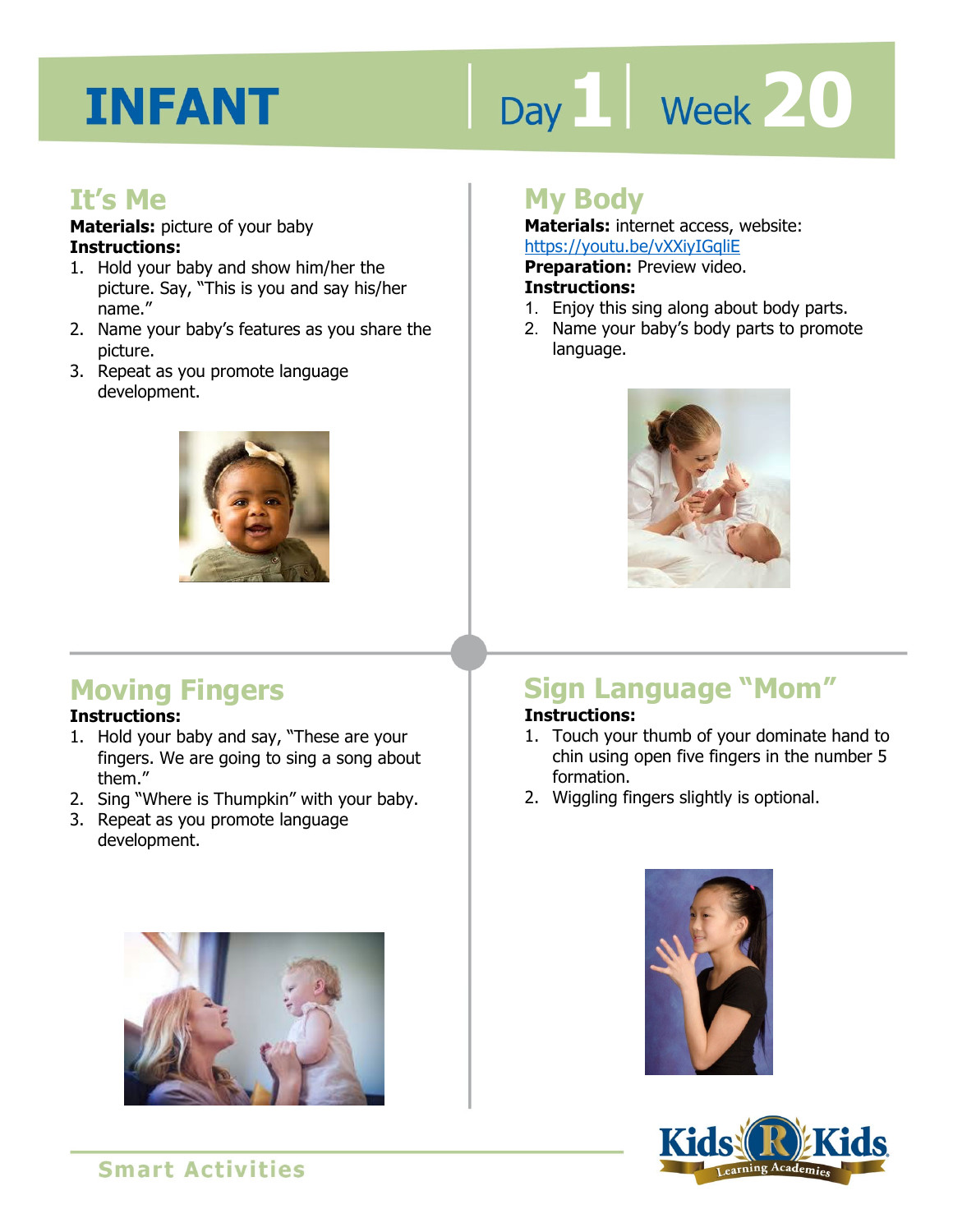# Day 2 | Week 20

#### **Push Up**

**Materials:** picture of your baby, favorite toy, a pillow

**Preparation:** Tape the picture to the pillow. **Instructions:** 

- 1. Hold your baby and say, "We are going to look at a picture of you for tummy time."
- 2. Place your baby in front of the pillow with the favorite toy.
- 3. Encourage your baby to lift his/her head to see the picture.



#### **I am Strong**

**Materials:** a colorful picture, tape **Preparation:** Tape the picture to the floor. **Instructions:** 

- 1. Place your baby on his/her tummy.
- 2. As your baby to lifts his/her head to explore the picture, praise your baby for his/her efforts.



#### **Lift Up**

**Materials:** internet access, website: https://youtu.be/jGHjojXPal0 **Preparation:** Preview video. **Instructions:**  Enjoy tummy time with your baby.



## **Sign Language "Mom"**

#### **Instructions:**

- 1. Touch your thumb of your dominate hand to chin using open five fingers in the number 5 formation.
- 2. Wiggling fingers slightly is optional.



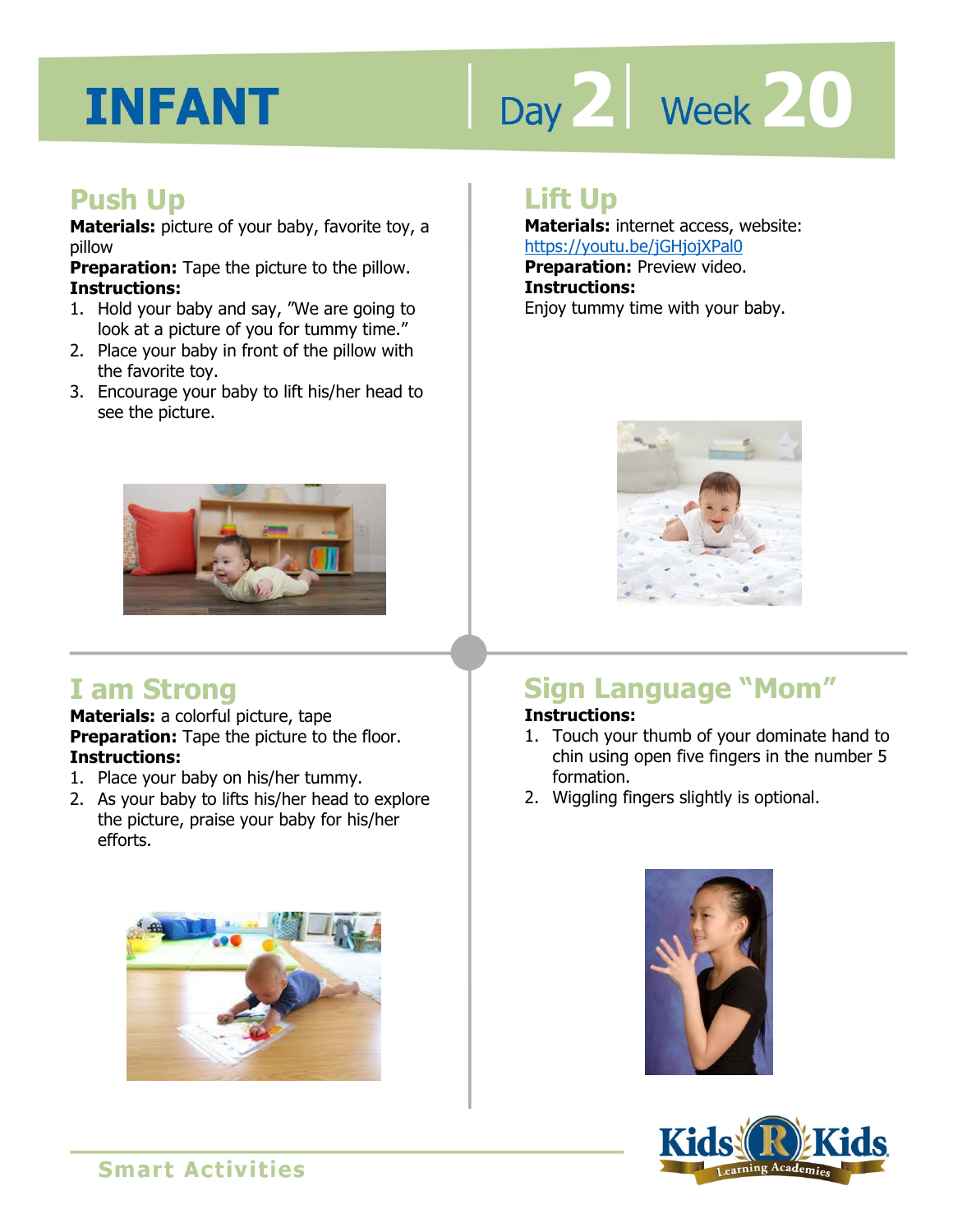# Day 3 | Week 20

#### **My Toes**

#### **Instructions:**

- 1. Hold your baby and say, "These are your toes. We are going to sing a rhyme about them."
- 2. Sing as you touch each toe accordingly:

"This **little piggy** went to the market, This **little piggy** stayed home, This **little piggy** had roast beef, This **little piggy** had none, And this **little piggy** cried "wee wee wee" all the way home.

3. Praise your baby's efforts as you promote language development.



#### **Knees and Toes**

**Materials:** internet access, website: https://youtu.be/WX8HmogNyCY **Preparation:** Preview video. **Instructions:**  Enjoy this sing along with your baby.

#### **Sunny Feet**

#### **Materials:** paper, yellow paint

**Preparation:** Draw a circle in the middle of the page and paint it yellow.

#### **Instructions:**

- 1. Hold your baby and say, "We are going to make a sun with your footprints."
- 2. Paint your baby's feet and make prints around the circle to make sun artwork.
- 3. Enjoy this priceless art.



## **Sign Language "Mom"**

#### **Instructions:**

- 1. Touch your thumb of your dominate hand to chin using open five fingers in the number 5 formation.
- 2. Wiggling fingers slightly is optional.



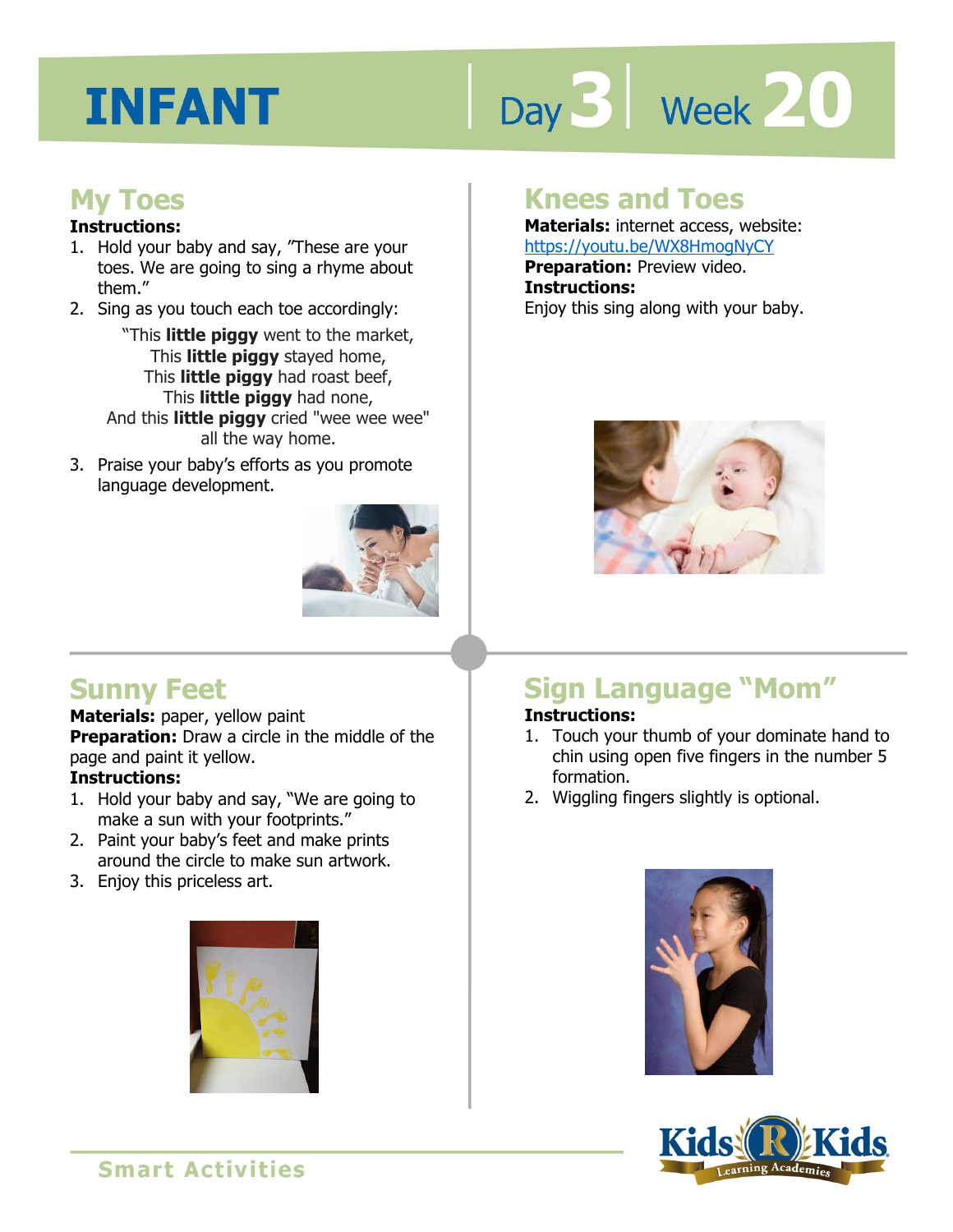## Day 4 Week 20

#### **Moving Knees**

#### **Materials:** two lids **Instructions:**

- 1. Gently lay your baby on the floor.
- 2. Encourage your baby to move towards you as you clap the lids together gently.
- 3. Praise your baby's efforts as he/she attempts moving towards the sounds.



**Materials:** internet access, website: https://youtu.be/14gWirURq6I

**Preparation:** Preview video.

**Instructions:** 

Enjoy this video about crawling as you observe your baby's development.



#### **Sponge Painting**

**Materials:** sponge, paper, paint **Preparation:** Gather materials. **Instructions:** 

- 1. Hold your baby and say, "We are going to paint using a sponge."
- 2. Encourage your baby to grasp the sponge and move it across the paper.
- 3. Assist/modify as needed as your baby develops grasp reflexes.
- 4. Enjoy this priceless art.





## **Sign Language "Mom"**

#### **Instructions:**

- 1. Touch your thumb of your dominate hand to chin using open five fingers in the number 5 formation.
- 2. Wiggling fingers slightly is optional.